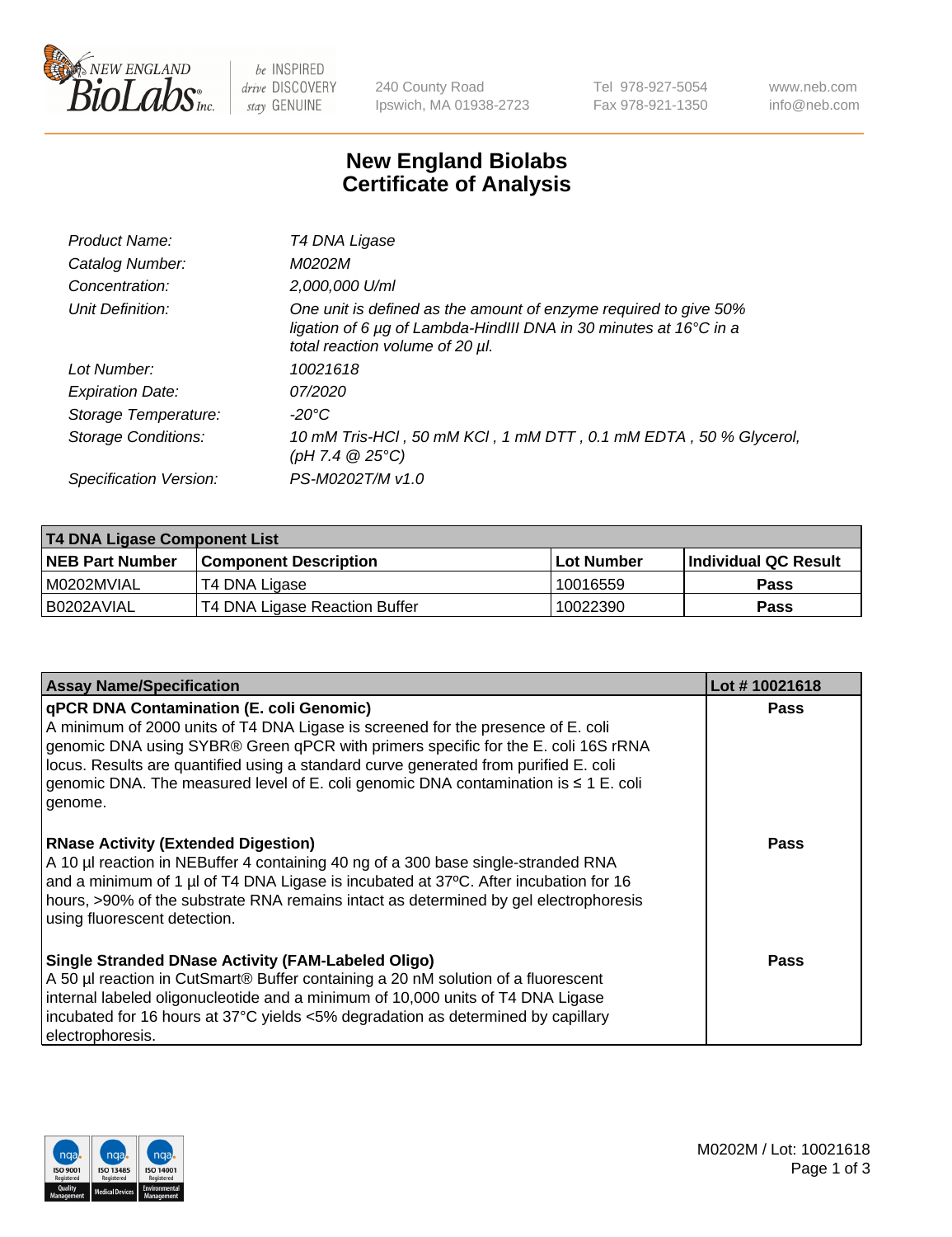

be INSPIRED drive DISCOVERY stay GENUINE

240 County Road Ipswich, MA 01938-2723 Tel 978-927-5054 Fax 978-921-1350

www.neb.com info@neb.com

| <b>Assay Name/Specification</b>                                                                                                                                                                                                                                                                                                                                                                                      | Lot #10021618 |
|----------------------------------------------------------------------------------------------------------------------------------------------------------------------------------------------------------------------------------------------------------------------------------------------------------------------------------------------------------------------------------------------------------------------|---------------|
| <b>Protein Purity Assay (SDS-PAGE)</b><br>T4 DNA Ligase is ≥ 95% pure as determined by SDS-PAGE analysis using Coomassie Blue<br>detection.                                                                                                                                                                                                                                                                          | <b>Pass</b>   |
| DNase Activity (Labeled Oligo, 3' extension)<br>A 50 µl reaction in CutSmart® Buffer containing a 20 nM solution of a fluorescent<br>labeled double-stranded oligonucleotide containing a 3' extension and a minimum of<br>10,000 units of T4 DNA Ligase incubated for 16 hours at 37°C yields <5% degradation<br>as determined by capillary electrophoresis.                                                        | <b>Pass</b>   |
| DNase Activity (Labeled Oligo, 5' extension)<br>A 50 µl reaction in CutSmart® Buffer containing a 20 nM solution of a fluorescent<br>labeled double-stranded oligonucleotide containing a 5' extension and a minimum of<br>10,000 units of T4 DNA Ligase incubated for 16 hours at 37°C yields <5% degradation<br>as determined by capillary electrophoresis.                                                        | Pass          |
| Double Stranded DNase Activity (Labeled Oligo)<br>A 50 µl reaction in CutSmart® Buffer containing a 20 nM solution of a fluorescent<br>labeled double-stranded oligonucleotide containing a blunt end and a minimum of<br>10,000 units of T4 DNA Ligase incubated for 16 hours at 37°C yields <5% degradation<br>as determined by capillary electrophoresis.                                                         | Pass          |
| <b>Endonuclease Activity (Nicking)</b><br>A 50 µl reaction in NEBuffer 1 containing 1 µg of supercoiled PhiX174 DNA and a<br>minimum of 2000 units of T4 DNA Ligase incubated for 4 hours at 37°C results in <10%<br>conversion to the nicked form as determined by agarose gel electrophoresis.                                                                                                                     | <b>Pass</b>   |
| <b>Exonuclease Activity (Radioactivity Release)</b><br>A 50 µl reaction in NEBuffer 1 containing 1 µg of a mixture of single and<br>double-stranded [3H] E. coli DNA and a minimum of 2000 units of T4 DNA Ligase<br>incubated for 4 hours at 37°C releases <0.1% of the total radioactivity.                                                                                                                        | Pass          |
| <b>Ligation and Recutting (Terminal Integrity, Digested DNA)</b><br>  A 20 µl reaction in 1X T4 DNA Ligase Reaction Buffer containing 2 µg of Lambda<br>DNA-HindIII Digest and a minimum of 4000 units of T4 DNA Ligase incubated for 16<br>hours at 37°C results in >95% ligation of the DNA fragments as determined by agarose<br>gel electrophoresis. Of these ligated fragments, >95% can be recut with HindIII. | Pass          |
| Non-Specific DNase Activity (16 Hour)<br>A 50 µl reaction in NEBuffer 1 containing 1 µg of CIP-treated Lambda-HindIII DNA and<br>$\vert$ a minimum of 2000 units of T4 DNA Ligase incubated for 16 hours at 37°C results in a                                                                                                                                                                                        | <b>Pass</b>   |